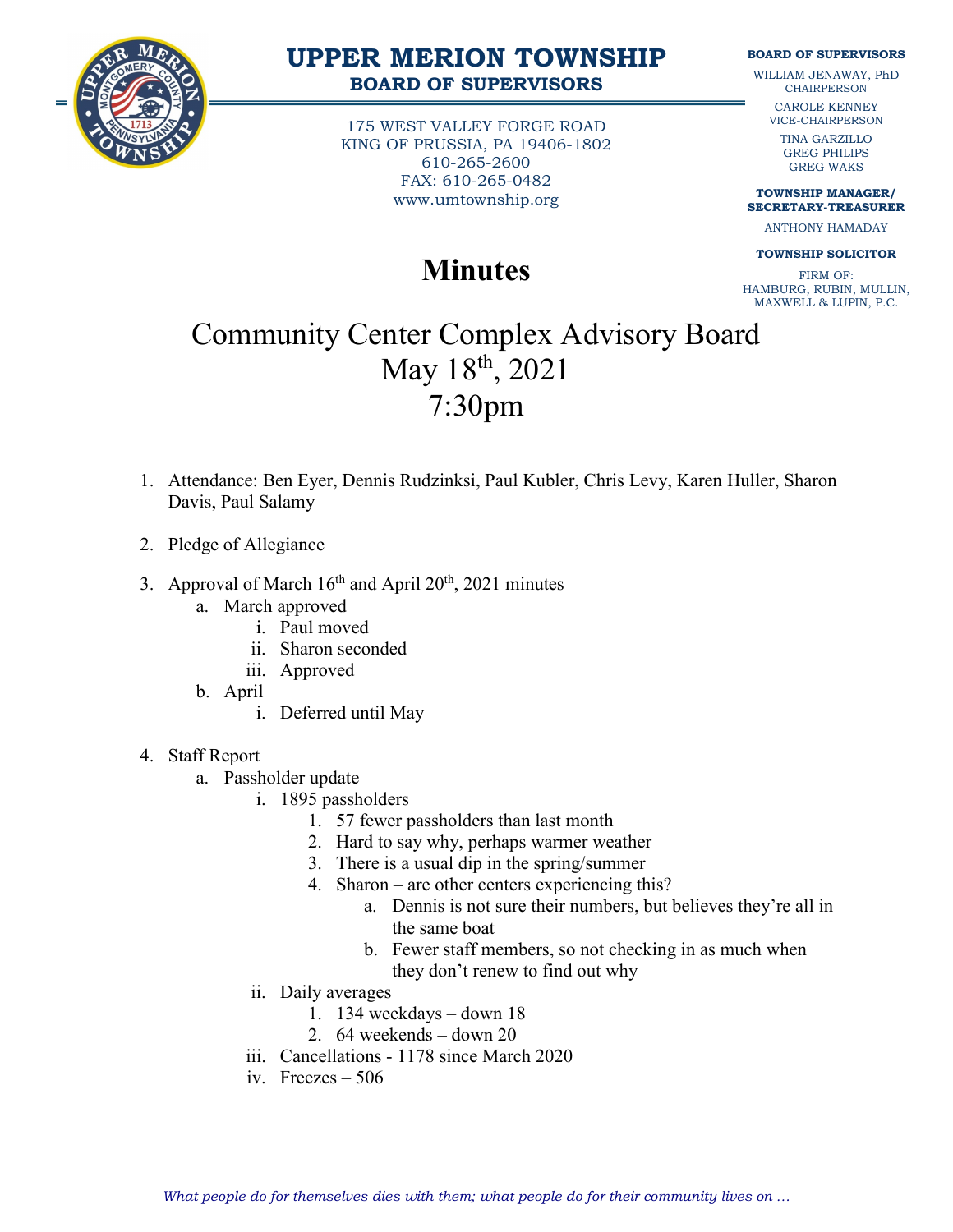- 1. Sharon's daughter reported it was pretty crowded one evening she went
- b. Reopening update
	- i. Updating Covid Safety Procedures
		- 1. As of Memorial Day, no need for social distancing as per CDC
		- 2. Are evaluating loosening restrictions
		- 3. Right now, every other cardio machine; will open every machine
		- 4. Open up gym to games vs. open shooting
		- 5. Board of Supervisors feedback is that we're ready
		- 6. Chris believes with numbers dropping, if state is dropping restrictions, we follow accordingly
	- ii. Masks are a more difficult discussion
		- 1. Do we allow everyone and go on the honor code?
		- 2. Do we take risks that people who are not vaccinated are coming
		- 3. Can't ask someone to provide the vaccination card
			- a. Sharon it is not against any rule or regulation or HIPAA
			- b. They can decline to tell you
			- c. At Lifetime masks are not required anymore
		- 4. What kinds of communications are going to go out to passholders?
			- a. Once everything is firm and final, will do an e-mail
			- notification and on the social media and website
		- 5. Interactions with passholders are that they are in favor of doing away with masks
		- 6. No survey
		- 7. Will continue to offer outdoor options free to passholders
- c. Pool Update
	- i. Just filled all pools
	- ii. Installed permanent fence
		- 1. Chris How much space did we lose?
			- a. Dennis isn't sure how much
			- b. From the pavilion onward, about 6 feet, and up to the bocce court
			- c. Sounds like about 12-18 feet
			- d. Paul  $S$  we lost about  $\frac{1}{2}$  an acre that wasn't usable, there was poison ivy there
			- e. We'll see where the kids will play now
			- f. Paul  $K i s$  the contractor doing anything about that?
				- i. Paul  $S it$  was approved that way
				- ii. Paul K By whom?
				- iii. Paul S that's a conversation for Dan and Tina.
					- 1. P&R never approve the final schematic
					- 2. Didn't realize until they saw them cutting through
					- 3. Measurements are being taken to make sure that they see the final visual plan before it happens
					- 4. They knew some would be lost, but didn't realize how much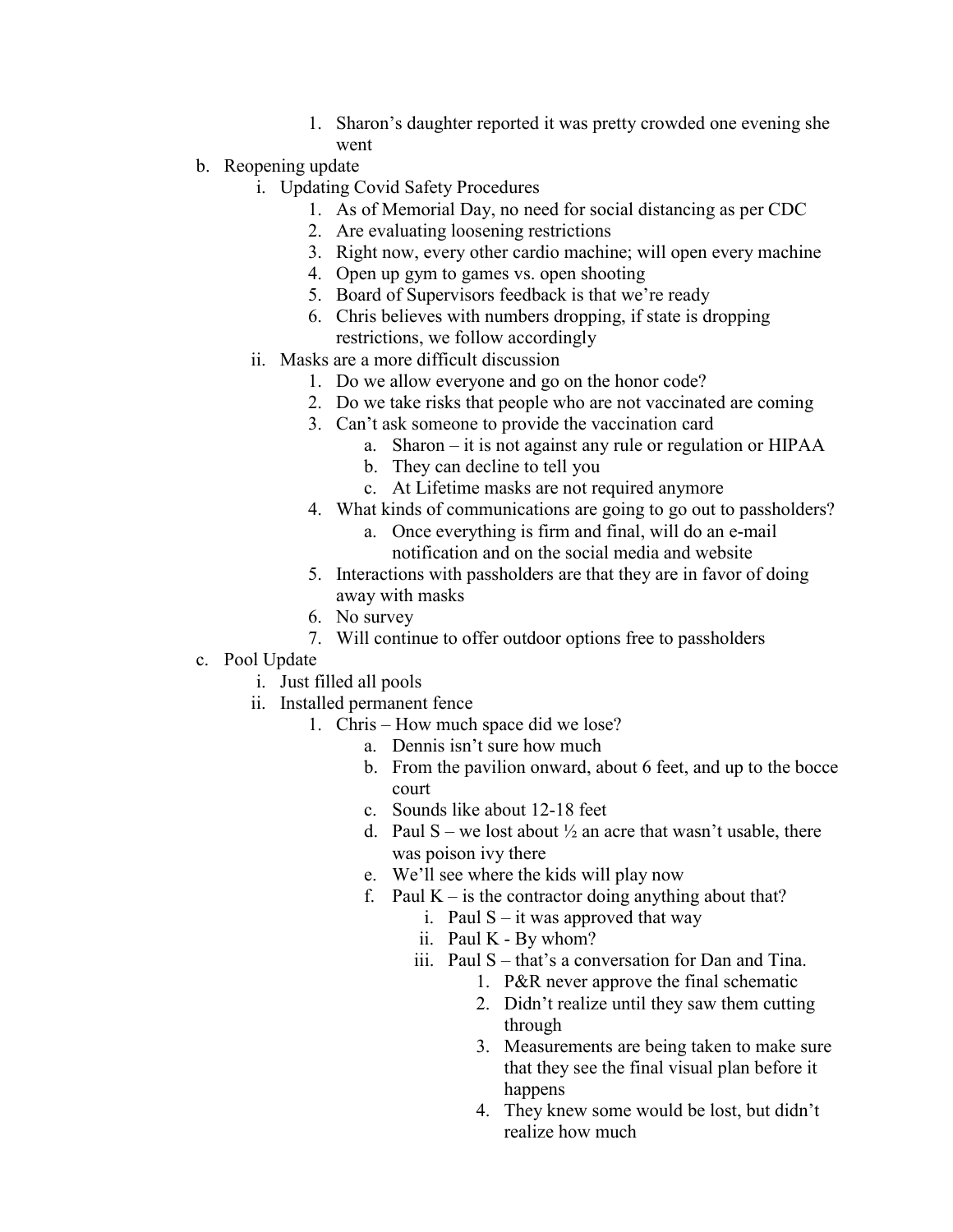- 5. It's all for a good purpose- a functional trail
- 6. Paul K will ask Dan and/or Tina to come to our meeting next month explain what happened
- iii. Staff training right now
- iv. 1500 pool members, exactly, which is slightly better than 2019, were about 1300 at the same time in 2019
- d. Free Passholder Program Update
	- i. Karen, Sharon, and Dennis did three interviews
		- 1. Sharon Interviewed 3 families
			- a. All had previous gym experience and couldn't go because of COVID
			- b. All intended to use the program the minimum number of days
			- c. They understood that usage would be monitored and their passholdership may be surrendered and offered to another family
			- d. All had transportation
			- e. Explained all that was included and what was not
			- f. Agreed we would move forward to these three
				- i. We would approve up to 5 for now, as we trial how it goes
				- ii. We didn't offer anything yet to anyone
				- iii. Figured we would discuss today and confirm that everyone was on board
			- g. Do we wait until our monthly meeting to formally approve the families
				- i. Chris For the sake of their anonymity, the interviewers will make a committee decision without needing the approval of the whole board
				- ii. Update the board via e-mail with the decision
			- h. Dennis was not able to coordinate with 4<sup>th</sup>
			- i. Dennis will provide us with usage numbers monthly as we roll out to evaluate their activity
			- j. Chris is traveling more heavily now
- 5. Board of Supervisors Liaison Report not present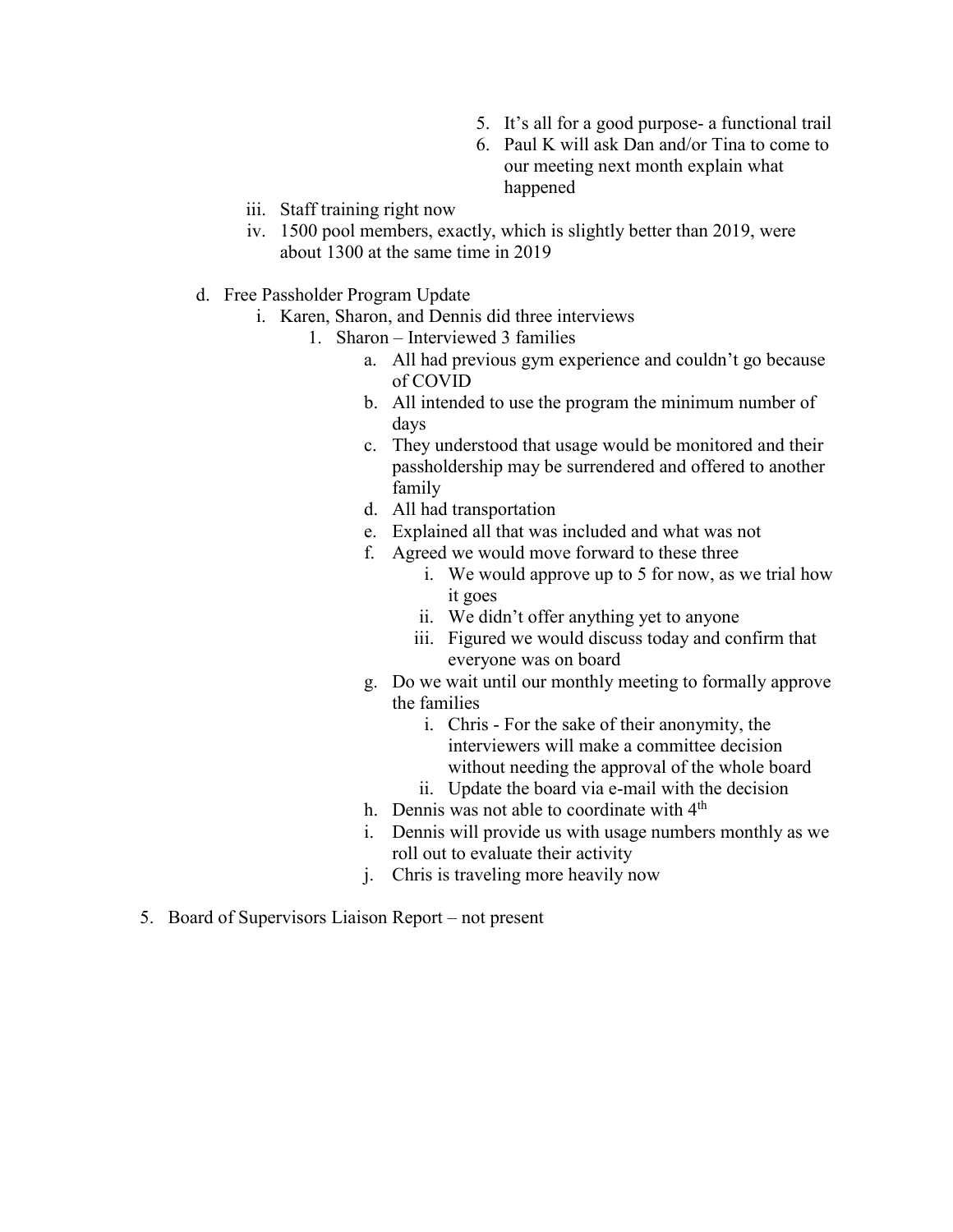- 6. Park and Recreation Advisory Board Liaison Report
	- a. Paul S. didn't go to the meeting, is reading notes
	- b. Tony Hammaday and Jeff Hickman came for monthly review of parks
		- i. Some complaints that parks weren't getting done quickly enough
			- 1. Tony and/or Jeff acknowledged
			- 2. Paul believes Gerry and team are highly responsive
			- 3. If things aren't getting done, could be procurement or needing funding
	- c. Possibility that township will sponsor  $4<sup>th</sup>$  of July event
		- i. No official fireworks
			- 1. Chris- reason cost or distancing?
			- 2. Dennis turnaround time
				- a. Last year's deposit was retained
				- b. Contract was not signed in enough time for July  $4<sup>th</sup>$
				- c. Higher demand all at once
		- ii. Vendors/food, maybe a band
		- iii. Dennis no specifics
			- 1. Working with company who previously ran carnival
			- 2. Looking at an alternative date in October
			- 3. Perhaps the  $5<sup>th</sup>$  anniversary celebration
	- d. Farmers Market opened successfully
	- e. Court resurfacing projects this year and next, split
	- f. Walker playground was moved
		- i. Could still flood, but not the moving currents
		- ii. Chris they did a great job moving everything
	- g. Park rentals are huge right now
		- i. Booked almost every weekend through the summer
	- h. Canadian film festival at one of the parks is possible
	- i. University partnership to use 90' baseball field
	- j. Business is recovering, revenue is flowing
	- k. BCA grant
		- i. P&R benches were approved, got 3 of 5 they asked for
		- ii. Will be picking locations
	- l. Tennis Court installation at Belmont
		- i. Turned down the request
		- ii. Looking to build something at Heuser
			- 1. Paul is in favor, especially if school is in favor
			- 2. Another asset at Heuser
			- 3. Hopes it would be available to the public
			- 4. Hopes to double line with pickleball lines
			- 5. Wants for more joint projects between township and school board
			- a. Chris seconds that support 6. Softball/baseball field remains
			- 7. Right now tennis team is being bussed to a local university to practice
			- 8. Thinks the noises would be far enough away from the homes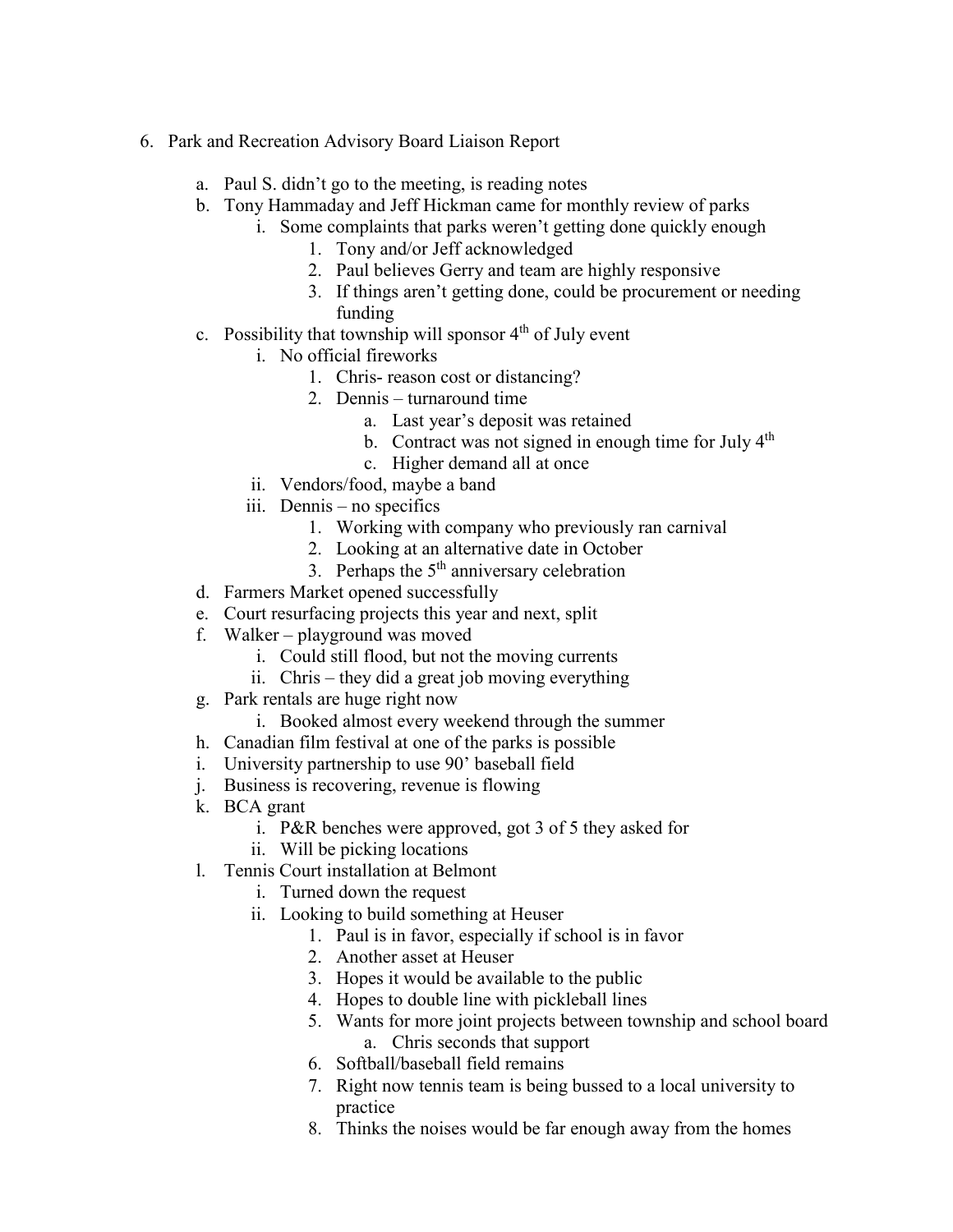- 9. Sharon can hear the noise from Heuser and doesn't mind it, but any increase in noise could generate complaints
	- a. Paul S putting shrubbery and trees around absorbs noise
- iii. Swim team has 50 members and is getting more inquiries about joining
	- 1. A lot of new kids, a lot of new parents, and more potential new board members
	- 2. Pool open house this Saturday from 1-3:30
	- 3. Swim team will be there
	- 4. Hope to sign up another 20-30 members
	- 5. Sharon what ages?
		- a. Just as long as you can swim across the pool safely
		- b. Usually 5-18; Can't be 19 past June 1st
- iv. Sharon What is happening on the spot on the trail with landfill, near water treatment plant at end of Mansill Mill Rd.
	- a. Can that be used for parking and field
	- b. Believes that is not township property, is private
	- c. Thinks it belongs to a developer, and not sure what they're building yet, perhaps homes
	- d. Will increase traffic that crosses trails
	- e. It gives off a bad odor
- m. Senior center is looking to reopen mid-summer
	- i. P&R has been meeting at the Senior Service Center in their larger room
	- ii. Perhaps we should think about meeting there or somewhere else in person
- 7. Senior Center Representative Liaison Report not present
- 8. Student Liaison Report
	- a. Ben received a BCA scholarship and won \$2K
		- i. 20-30 hours of community service required in the next year
		- ii. He can stay on the board then?
	- b. His plan: Summer school camp at the Gulph School LIFT
		- i. Helps kids catch up over the summer
	- c. Going to University of Pittsburgh
	- d. Ben will not be able to attend the BOS meeting, but will send a slide
	- e. He will have to write a letter of resignation to formally leave the board
- 9. Old Business
	- a. 5 year anniversary
		- i. Is on the backburner, but now is the time to start planning
		- ii. So many staff are working on Farmers Market, and will be more free and flexible to start thinking about the  $5<sup>th</sup>$  anniversary and other events in the fall
		- iii. Karen the idea of neighborhood Olympics is to get neighbors together to plan/practice, and then, of course, compete
		- iv. Dennis Likes the idea of competitive activities, like cornhole
	- b. Joint meeting/presentation to BOS Scheduled for 5/20 at 7:30pm Freedom Hall
		- i. Introduce the future vision of putting community back into community center